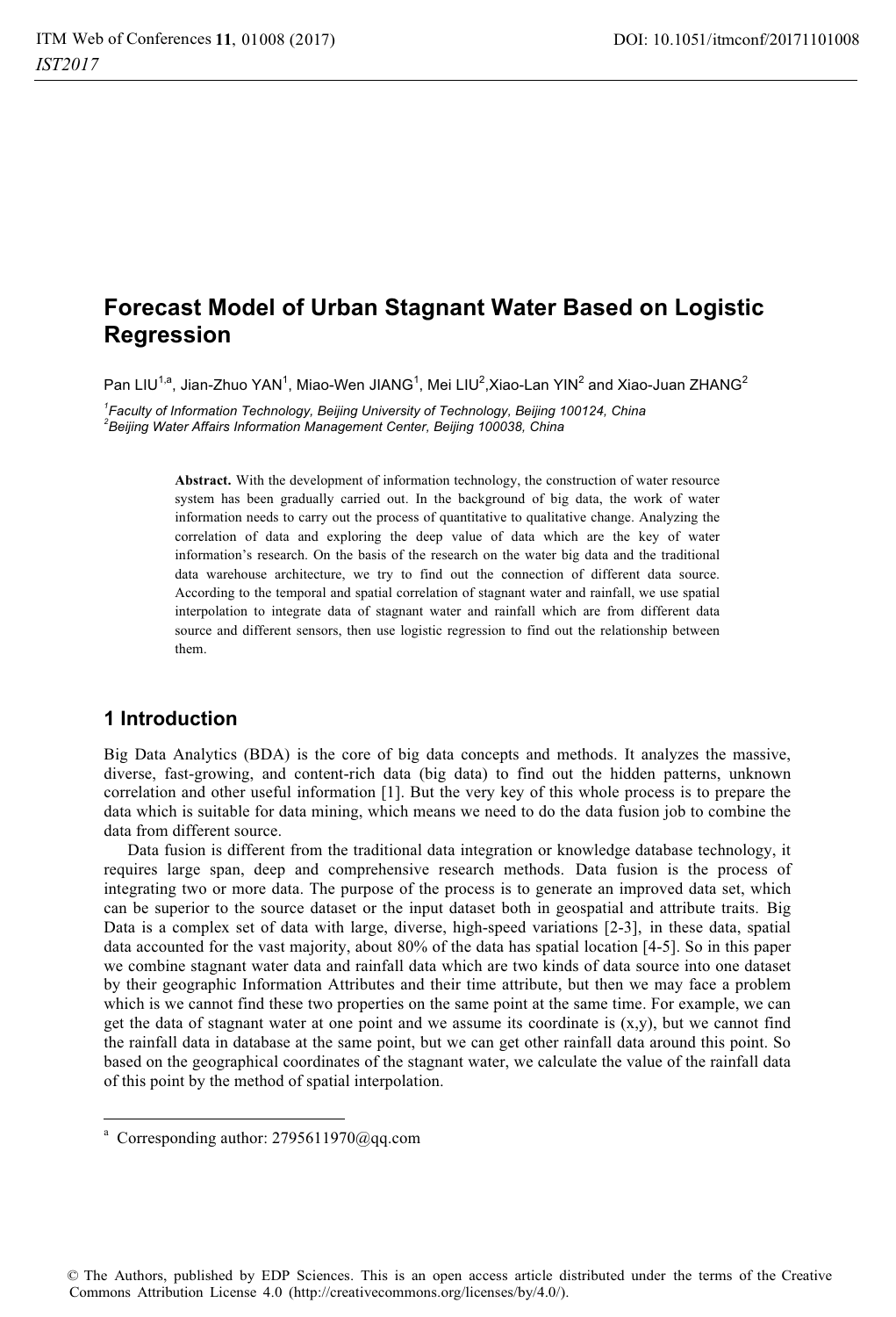In this paper, we will use the method of Inverse Distance to a Power (IDW) to get the data of rainfall, then we use rainfall data as inputs, stagnant water data as output, and logistic regression as a method for machine learning to find the potential relationship between these two.

# **2 Data preparation**

At present, the water data fusion between stagnant water and rainfall is only limited to transferring the data from each sensor into the data warehouse, because the different functions of the sensors are different, the correlation between the tables and the tables is transmitted, weak. However, because each sensor has its own unique spatial information, then I introduced IDW-based spatial interpolation method to integrate the data from different sensors, which means I calculate the rainfall data of this area which has stagnant water data. At last, we get a one point's data of stagnant water, while also be able to get this point's data of rainfall.

## **2.1 Preprocessing the data of rainfall**

First of all, the current structure of the data itself which we can see it in table1.

| ID   | Varchar(32)     |  |
|------|-----------------|--|
| Code | Varchar $(16)$  |  |
| Time | Date            |  |
| 7.   | Number $(10,2)$ |  |

**Table 1.** The current structure of data.

The data stored in database comes with a unique code, and this code represents the spatial attribute of the data. In order to calculate the value by IDW, we need to change the structure of the table which is picking every code as a column and make Z as its value. For example, in a table we get 3 kinds of code which are "xxx", "yyy" and "zzz", then we change the structure of this table as Table2.

**Table 2.** The changed structure of data.

| Time      | Date            |
|-----------|-----------------|
| XXX-Z     | Number $(10,2)$ |
| YYY-Z     | Number $(10,2)$ |
| $777 - 7$ | Number $(10,2)$ |

Above all, the steps are:

(1) Make the raw data arranged by every hour per day;

(2) Change the table's structure to fit the IDW method just as we talked about above;

(3) Calculate the value by IDW.

### *2.1.1 Changing the structure of the table by SPSS Modeler*

SPSS Modeler is a set of data mining tools that enable you to quickly build predictive models using business technology and apply them to business activities to improve your decision-making process. Designed with reference to the industry standard CRISP-DM model, SPSS Modeler supports the entire data mining process from data to better business results. Flow chart shown in Figure 1.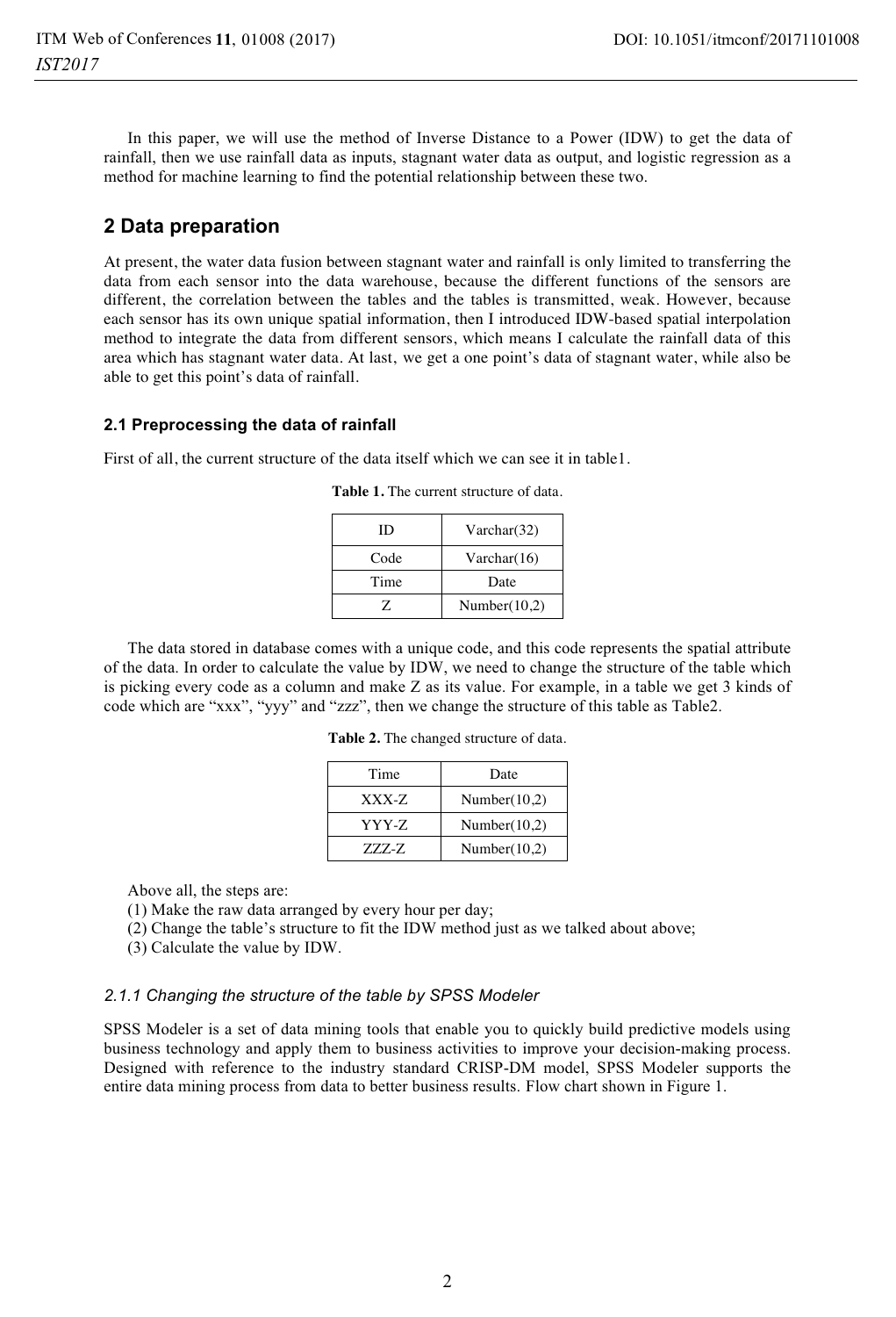

**Figure 1.** Flow chart of the rainfall data process by spss

SPSS provides "data disaggregation" components through which a given time field can be divided into two columns which are day and hour. At the meantime, SPSS also provides "data reconstruction" components through which each code can be extracted as one column. As shown in Figure 2 is the rainfall data processing flow chart.





 As you can see, the flow chart upper there have components named date and hour of which used to change the time dimension to be hour, and the first merge data component is to get the average value of rainfall from same hour same day and record the total number of merge items, and the reason why we want to know how much rows we have merged is to determine the duration of the rainfall, part of the result is stored in excel which we can see in Figure 3. In Figure 3, each column in the first row represents the meaning of the data from this column. The first two columns are well understood, and we start with the third column. The third column represents the amount of rain collected for one hour, excluding the rainfall is zero, which is used to determine the length of time since data is collected every 15 minutes. After the third column represents the rainfall of each point at a certain time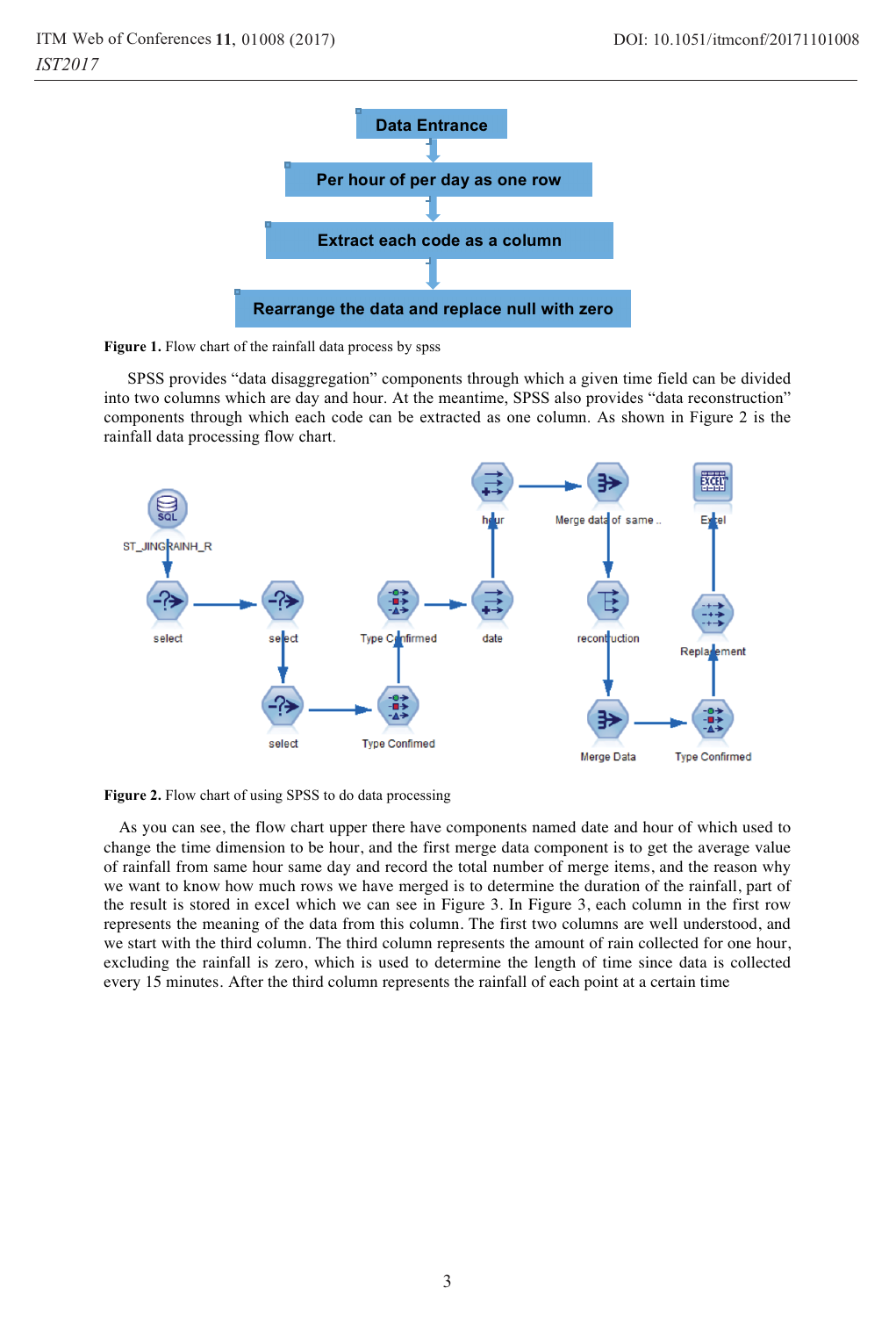| <b>DATE</b> | <b>HOUR</b> | <b>RECORD</b> |     |       |       |       |     |       | 30521900 30522000 30522850 30523900 30523960 30524200 30524300 30526500 |       |
|-------------|-------------|---------------|-----|-------|-------|-------|-----|-------|-------------------------------------------------------------------------|-------|
| 2012/7/22   |             |               | 226 | 171   | 152   | 197   | 184 | 172   | 172                                                                     | 136   |
| 2012/7/22   |             |               | 226 | 171   | 151   | 197   | 184 | 172   | 171                                                                     | 136   |
| 2012/7/22   |             |               | 226 | 171   | 149   | 197   | 184 | 172   | 171                                                                     | 136   |
| 2012/7/22   |             |               | 226 | 170   | 147   | 195   | 182 | 168   | 170                                                                     | 136   |
| 2012/7/22   |             |               | 225 | 159   | 119   | 191   | 177 | 164   | 166                                                                     | 135   |
| 2012/7/22   |             |               | 222 | 151   | 119   | 188.5 | 176 | 162   | 161                                                                     | 132   |
| 2012/7/21   | 23          |               | 222 | 151   | 119   | 184   | 170 | 152   | 152                                                                     | 121   |
| 2012/7/21   | 22          |               | 222 | 149   | 117   | 176   | 160 | 145   | 128.5                                                                   | 109.5 |
| 2012/7/21   | 21          |               | 220 | 146   | 101.5 | 168   | 150 | 138   | 101                                                                     | 88.5  |
| 2012/7/21   | 20          |               | 219 | 142.5 | 71    | 154.5 | 129 | 104.5 | 36.5                                                                    | 62    |
| 2012/7/21   | 19          |               | 212 | 135   | 42    | 104.5 | 75  | 50    | 24.5                                                                    | 43.5  |
| 2012/7/21   | 18          |               | 208 | 126.5 | 26.5  | 42    | 30  | 21    | 21                                                                      | 24.5  |
| 2012/6/25   |             |               | 34  | 51    | 20    | 67    | 52  | 51    | 28                                                                      | 39    |

**Figure 3.** The result set for IDW interpolation

#### *2.1.2 Rainfall data interpolation based on IDW*

Inverse Distance to a Power interpolation is first proposed by meteorologists and geologists. Inverse Distance to a Power is the earliest computer interpolation method and is still widely used. Its basic principle is to distribute a series of discrete points on the plane, if we know some point's position coordinates  $(x_i, y_i)$  and the attribute value  $Z_i$ , according to the attribute values of the surrounding discrete points, the P-point attribute value is interpolated by the Inverse Distance to a Power[6,7]. If there are N data points around, the attribute value of point P is:

$$
P(Z) = \sum_{i=1}^{N} \frac{z_i}{[a_i(x,y)]^u} / \left( \sum_{i=1}^{N} \frac{1}{[a_i(x,y)]^u} \right), i = 1,2, \dots N
$$
 (1)

And  $d_i(x, y) = \sqrt{(x - x_i)^2 + (y - y_i)^2}$  means the distance from the i-th data point to the p-point. In this paper, we only need to know the gis coordinates of all the rainfall points in the urban area and the targeted coordinates , so we can calculate the distance between each rainfall point and the targeted point. According to IDW interpolation method, we can get the influence factors of each rainfall point which we name it  $\lambda_i$ .

$$
\lambda_i = \frac{\frac{1}{d_i}}{\left(\sum_{i=1}^n \frac{1}{d_i}\right)}
$$
\n<sup>(2)</sup>

Then put each point's rainfall into the formula (3),we can get the value of targeted point.

$$
\hat{Z}(x,y) = \sum_{i=1}^{n} \lambda_i Z(x_i, y_i)
$$
\n(3)

According to figure 3, we can easily calculate the rainfall of targeted point at every hour every day.

## **2.2 Integrate the data of the stagnant water and the rainfall**

We need to determine the possibility of stagnant water happened in this area according to its rainfall, so we plan to use the logistic regression to find out the relation between stagnant water data and rainfall data, we use rainfall data as input and stagnant water data as output. The accumulation area, ground structure, and drainage of the individual water points are different. Therefore, different models should be established for different water accumulation points, in this paper, we choose the point of the bridge of huaxiang as an example.

At first, we need to calculate the rainfall of one stagnant water point by IDW and change the value of stagnant water data into 0 or 1 based on whether stagnant water happened in this area, then we can combine the stagnant water data of this point with the rainfall data through the time dimension. There are three combinations of ways which are external connections, internal connections and partly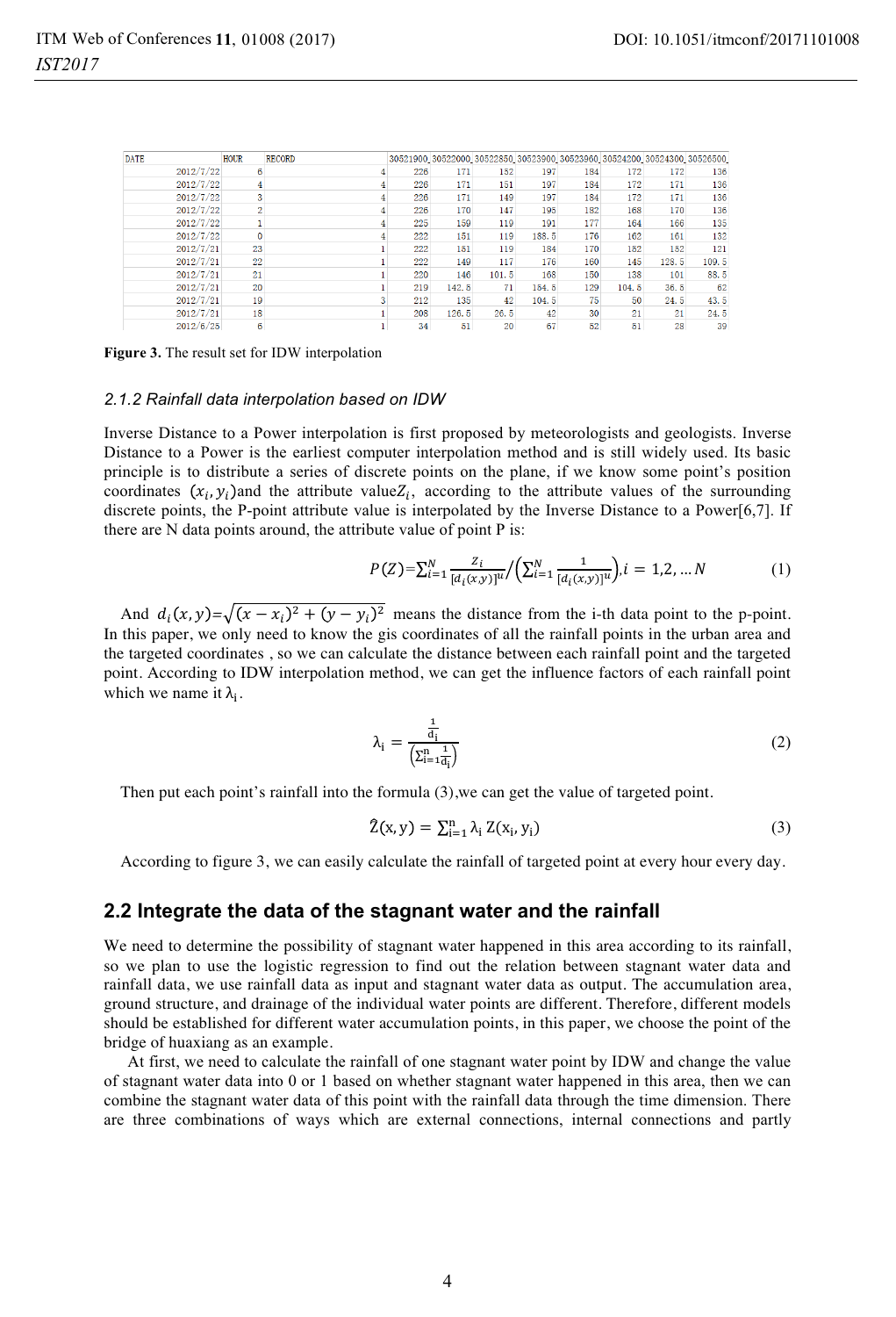external connections. In this paper, we choose partly external connection and take the time of stagnant water as reference. The result set are stored in excel which we can see in figure 4. And in figure 4, the first two columns are time which is based on the original stagnant water, the column called rainfall is calculated by the method of IDW.

| $\mathbf{A}$ | в           | C         | D              |
|--------------|-------------|-----------|----------------|
| <b>DATE</b>  | <b>HOUR</b> | Rainfall  | Stagnant water |
| 2012/7/22    | 6           | 199.0206  |                |
| 2012/7/22    | 4           | 198.9362  |                |
| 2012/7/22    | з           | 198.8662  |                |
| 2012/7/22    | 2           | 196.5751  |                |
| 2012/7/22    |             | 188.27075 |                |
| 2012/7/22    | $\Omega$    | 183.6454  |                |
| 2012/7/21    | 23          | 178.9515  |                |
| 2012/7/21    | 22          | 171.33905 |                |
| 2013/7/31    | 23          | 12.1026   | O              |
| 2013/7/31    | 6           | 15.2719   | O              |
| 2013/7/31    | 2           | 14.858    | O              |
| 2013/7/31    |             | 12.4662   | O              |
| 2013/7/16    | б           | 26.2502   | O              |
| 2013/7/8     | $12 \,$     | 15.8921   | Ω              |
| 0.01010      | . .         | $-1$      | ÷              |

**Figure 4.** The result set for logistic regression

### *2.2.1 Filling in the vacancy value of the rainfall data*

In this paper, we only fill the data of its stagnant water data is 1 and delete the rest unfilled data, because most of the data to be analyzed has a stagnant water property of zero, and in order to balance the data set, we need to reduce it. We choose the method of "linear regression" which is we consider the linear correlation between rainfall and time. The specific means is "if there are missing value in the same day, we calculate the data of the rainfall by the other data in the same day to fill, if not, we delete this row".

### *2.2.2 Data grouping based on the rainfall*

Because the distribution of the entire dataset is not even, we cannot use single formula to describe the whole situation. By querying the Bureau of Meteorology on the definition of rainfall levels, we divide our data into five parts which we can see it in Table3.

| <b>Rainfall levels</b> | Rainfall       |  |  |
|------------------------|----------------|--|--|
| Light rain             | $0.1 - 4.9$ mm |  |  |
| Medium rain            | 5.0-9.9mm      |  |  |
| Heavy rain             | 10.0-29.9mm    |  |  |
| Rainstorm              | 30.0-69.9mm    |  |  |
| Super rainstorm        | $>70$ mm       |  |  |

# **3 Logistic regression analysis of rainfall and stagnant water**

In the stagnant water analysis, rainfall can be used as independent variables, and the occurrence of stagnant water can be used as binary variables (0 on behalf of the stagnant water does not occur, and 1 represents stagnant does occur,). When a dependent variable is a bivariate variable, a multivariate logistic regression model is used to generate the regression coefficients for the respective variables based on the sample data and to discuss the relationship between the dependent and independent variables in the model. Let p be the probability of occurrence of the event, in the range of 0 to 1, then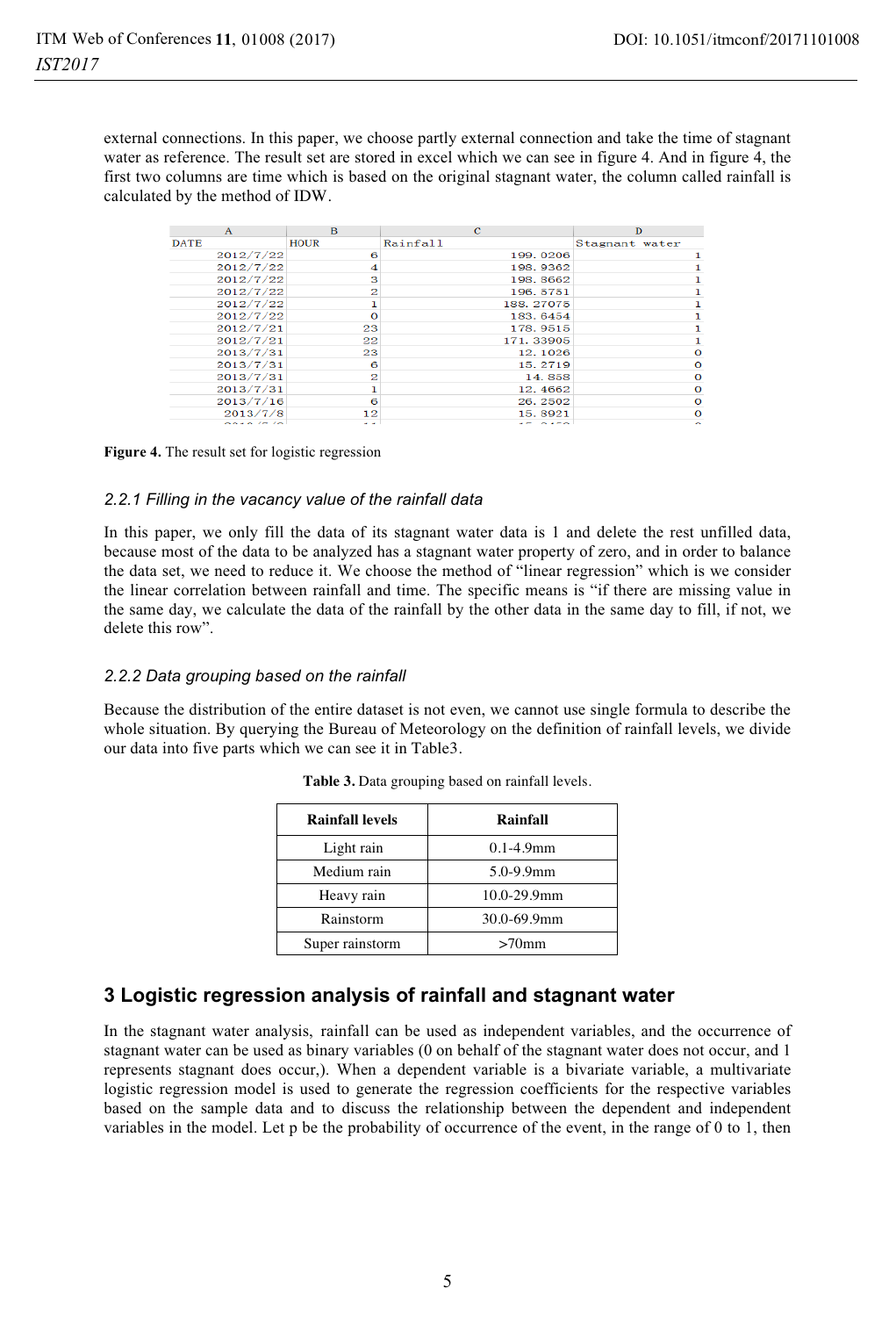1-p is the probability that the event does not occur, this probability can be calculated using logistic function, the expression is [8]:

$$
p = \frac{1}{1 + e^{-(\beta_0 + \sum_{i=1}^k \beta_i x_i)}}\tag{4}
$$

Logistic function is a nonlinear function of covariance, in order to obtain the regression coefficient, the logit transformation of (4), to obtain a linear formula :

$$
\ln \binom{p}{1-p} = \beta_0 + \sum_{i=1}^{k} \beta_i \tag{5}
$$

In this formula,  $X_i$  are the independent variables, and  $\beta$  are the coefficients for the variables, formula(5) is also called the odds ratio (OR). Since the OR has some good properties in measuring the association [9], it can be used to describe the effect of the independent variables on the event probability in the logistic regression model, Therefore, it is often used to interpret the regression coefficients of the logistic regression model [10].

#### **3.1 Data preprocessing for logistic regression**

#### *3.1.1 Determine the data range based on the data distribution*

Before data analysis, we need to look at the quality of the data of each group. We describe the quality of each group by stagnant water distribution ratio. Details can be seen in Table 4.

| <b>Rainfall levels</b> | Stagnant water(1) | Not stagnant water $(0)$ |  |
|------------------------|-------------------|--------------------------|--|
| Light rain             | 3%                | 97%                      |  |
| Medium rain            | 14%               | 86%                      |  |
| Heavy rain             | 27%               | 73%                      |  |
| Rainstorm              | 72%               | 28%                      |  |
| Super rainstorm        | 92%               | 8%                       |  |

**Table 4.** Stagnant water distribution ratio of each data group.

As you can see, light rain only has the possibility of 3% to cause stagnant water and super rainstorm has the possibility of 92% to cause stagnant water, so we deem light rain with a very low possibility to cause stagnant water and rainstorm with a very high possibility to cause stagnant water.

As we know, not necessarily large rainfall will cause stagnant water, stagnant water is related with the duration of rain and urban drainage capacity. In all case, the urban drainage capacity is changeless and that makes the duration of rain to be our only concern. According to the data, almost 90% of the rainstorm lasts less than one hour so that we can take an hour as a unit analyse the relationship between the stagnant water and rainfall, and also we believe that the rainstorm can produce stagnant water more suddenly, and the other groups, we cannot simple assume the duration of the rainfall is less than one, so in this paper, we choose the group of rainstorm to analyse.

### *3.1.2 logistic regression between rainstorm and stagnant water*

Before we put the group of rainstorm into logistic regression training, we only have the data of the average of the rainfall as one input and it's not enough, so we think about the length of the rainfall and we can get the number of the records of the rainfall through the section 2.1.1, and we can determine whether the duration of the rainfall is less than half hour through the record, if the record is less than 3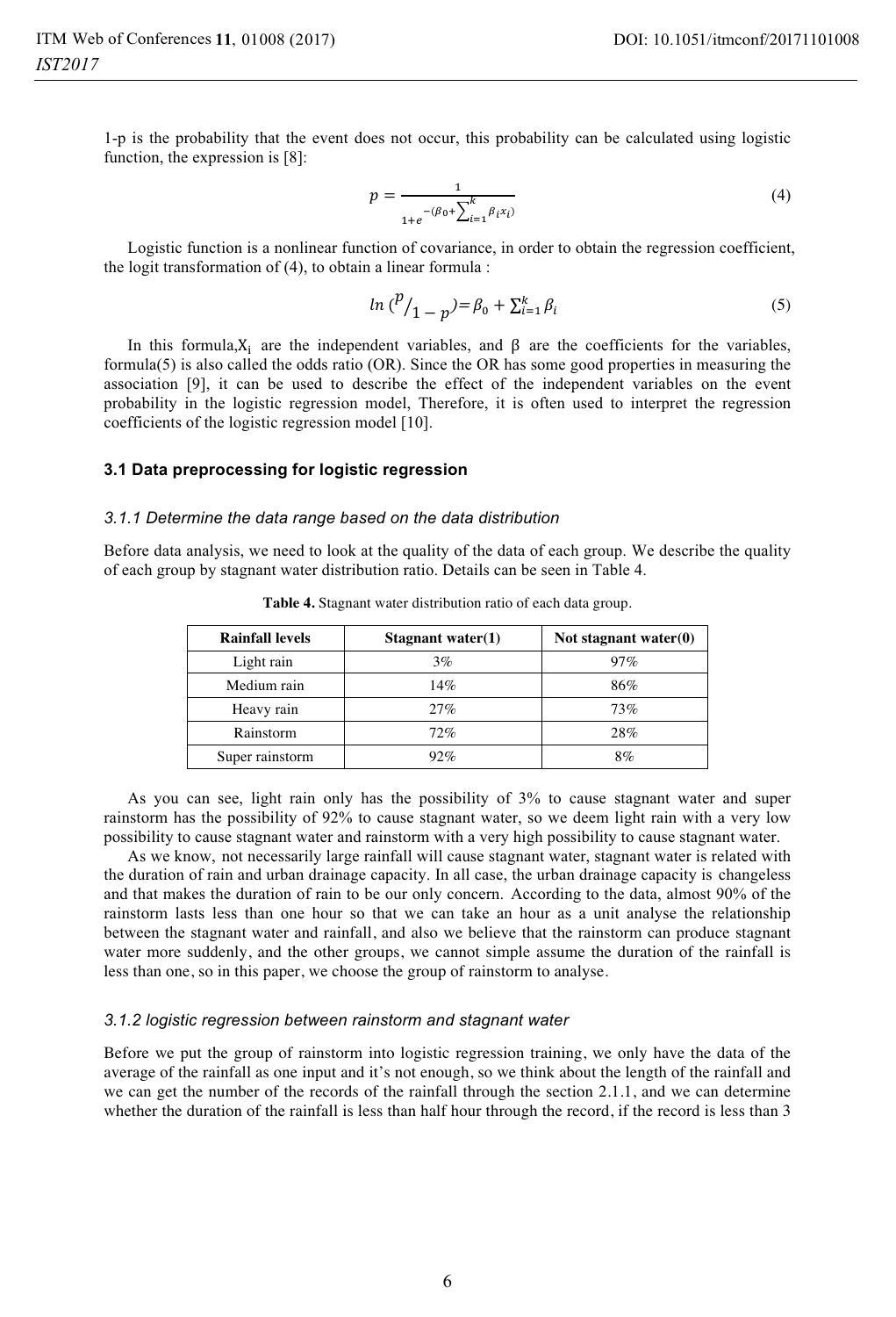| Rainfall |            | rainfallPeriod | Stagnant water |
|----------|------------|----------------|----------------|
|          | 69.7047    | $\Omega$       |                |
|          | 63.9312    |                |                |
|          | 61.8981    | $\Omega$       |                |
|          | 57.76515   | 1              |                |
|          | 54.7541    | п              |                |
|          | 54.6983    | $\Omega$       |                |
|          | 54.3044    |                |                |
|          | 54.2553    |                |                |
|          | 53.8186    | $\Omega$       |                |
|          | 53.1894    | ٦              |                |
|          | 53.1522    | п              | п              |
|          | 53.0445    | $\Omega$       |                |
|          | 52.9581    |                |                |
|          | 52.3235    |                |                |
|          | 51.7775    | ٦              |                |
|          | 50.7895    | $\Omega$       |                |
|          | 50.6901    | п              |                |
|          | 50.0265    |                |                |
|          | 49.4876    |                |                |
|          | 48.8222    |                |                |
|          | 48.5478    |                | $\Omega$       |
|          | $10 - 200$ | $\mathbf{r}$   |                |

means the length of the rainfall is less than half hour, The data for logistic regression is below in Figure5.

**Figure 5.** The data set of rainstorm and stagnant water for logistic regression

In Figure 5, there are 3 columns, representing rainfall, the record of the rainfall, the existence of stagnant water, we use rainfall and continuous as input and stagnant water as output to perform logistic regression train.

After that, we find out the coefficient of the rainfall corresponding to the significant level of Sig less than 0.05, the regression results can be considered by 5% significance level test. So the formula of logistic regression is

$$
p = \frac{1}{1 + e^{-(-11.239 + 0.240x + 0.761y_1)}}
$$
(5)

In those formula, x stands for rainfall, y1 stands for the rainstorm whether lasts half an hour.

#### **3.2 The test of regression equation**

In order to test this model, we randomly selected some of the rainfall points which can be thought as rainstorm in the year of 2016 and the year of 2015, and the result is in Figure 6.



**Figure 6.** Comparison of Predictive Probability and Actual Value

As you can see, the green part represents the actual stagnant water status, and the blue part represents the predict stagnant water status. The value of 1 is the occurrence of water and the value of